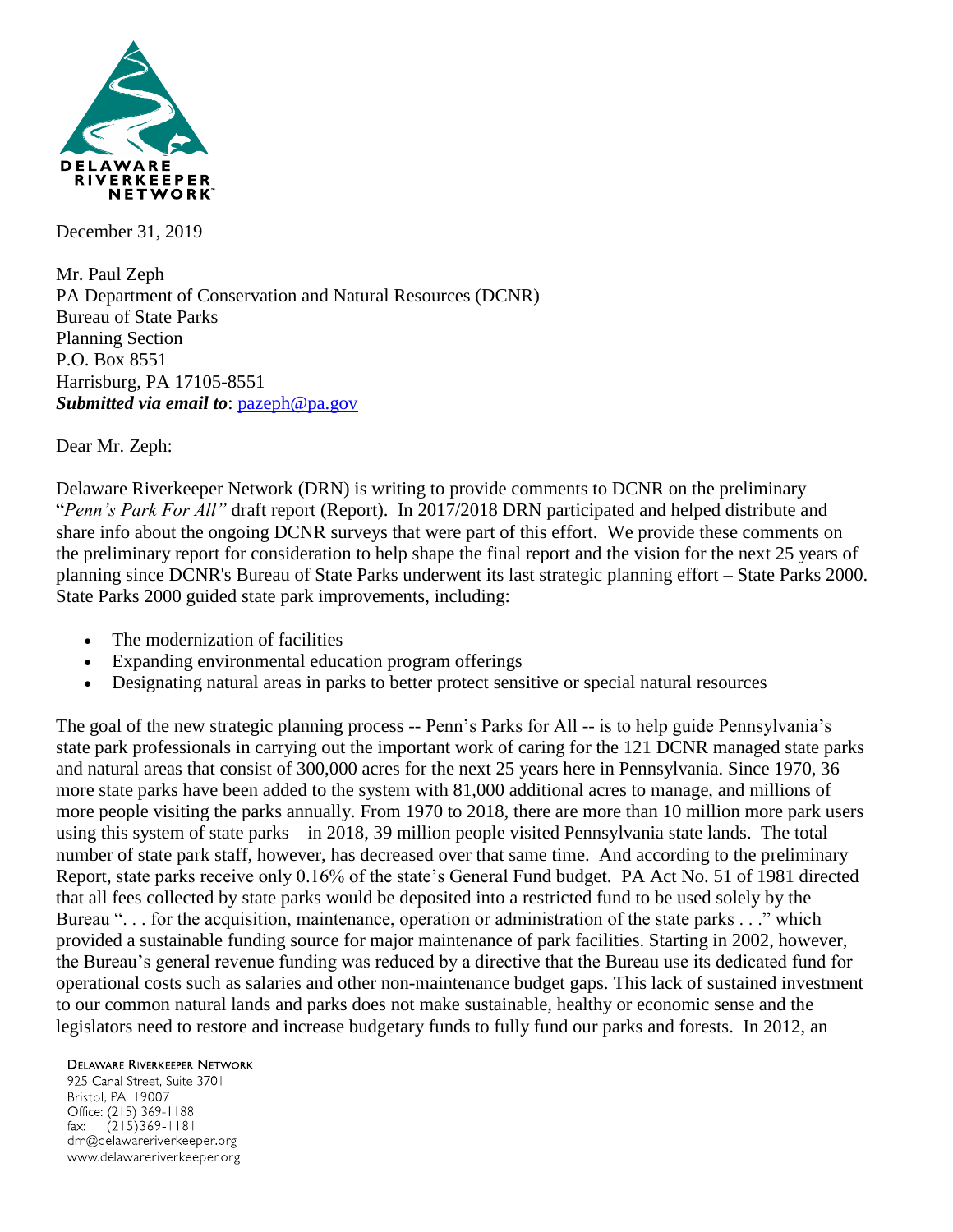analysis of the economic value that state park visitors contribute to Pennsylvania's economy was conducted by Penn State University.<sup>1</sup> This analysis showed that the annual primary and secondary economic contribution includes: 12,630 jobs (part-time and full-time), \$400 million in labor income, and \$1.15 billion in sales. **For every \$1 invested in state parks from the state's General Fund \$12.41 is returned to Pennsylvania's economy, according to the Report**. Fully funding DCNR parks is critical. Legislators could start to restore funding by taking subsidies now provided to the fossil fuel industry and allocating part of that funding to the state forest and park system as well as sustainable renewable energy development which is the future. Instead, on Sept. 19th, 2019 the Pennsylvania House of Representatives voted to give the already heavily subsidized natural gas and petrochemical industry: a 20 percent tax break to companies that build petrochemical facilities that turn natural gas to plastics and other products. According to a 2015 report by Pennfuture, over a third of Pennsylvania's roughly 2 million acres of State Forest land is already available for oil and gas development, either because it has been leased by the Department of Conservation and Natural Resources or because oil and gas rights are now owned by the Commonwealth. <sup>2</sup> Providing fossil fuels developers (natural gas, coal, oil) with access to publicly-owned lands for purposes of fuel extraction and development is not in itself a subsidy but it is sacrificing the ecological and economic sustainable value these forests and lands provide. DRN is not in support of a severance tax on gas drillers as we support a full ban and phase out on any unconventional drilling; we believe that is the only logical science-based and sustainable choice. According to DCNR's 2018 Monitoring Report, since 2010, no new leases have been issued for natural gas development in state forests. In 2015, at the recommendation of the DCNR Secretary, this policy was formalized by Governor Wolf in an Executive Order. The Order stated that in order to protect the lands of the Commonwealth held in trust for its citizens and future generations no State Park and State Forest lands owned or managed by DCNR shall be leased for oil and gas development. None-the-less, significant tracts of state forest land remain subject to development due to severed mineral rights or leasing prior to 2011.

Pennsylvania provided more than \$3.2 billion in fossil fuels subsidies during fiscal year 2012-2013. The vast majority of these subsidies came in the form of tax breaks; about 2 percent was provided by direct spending through grants and market support. Additional subsidies not included in the \$3.2 billion figure exist through a host of legacy funds and economic development programs. To provide context, this subsidy value broken down by contribution by each Pennsylvanian (based on 12.7 million people) and by Pennsylvania taxpayer (based on approximately 4.1 million Pennsylvania tax filers) equated to \$256 per Pennsylvanian, in fiscal year 2012-2013 and \$794 per Pennsylvania taxpayer, in fiscal year 2012-2013.<sup>3</sup>

DRN agrees that restoration of the dedicated fund established in the early 80s in addition to environmentally friendly budget increases would be a wise and sustainable community investment for all Pennsylvanian's and help ensure our collective common natural places, environmental "green capital" and state forest lands are better preserved, protected and kept safe. DCNR notes in the Report that with these gaps in investment since 2002 and a "societal climate of wanting smaller government", has made it increasingly difficult to manage the system in a way that provides an enjoyable and safe experience for all visitors, while also properly caring for the recreational, natural, and cultural resources that attract visitors to the parks with fewer park staff and less maintenance for improvements.

Sustaining, preserving and managing our public lands takes funding and it should be allocated. The Report outlines a long list of maintenance and backlog needs as the legislature has not been investing in the upkeep and preservation of our common and important natural areas and parks. Needs listed below:

 $\overline{a}$ 

<sup>&</sup>lt;sup>1</sup> The Economic Significance and Impact of Pennsylvania State Parks, Penn State, 2012 [http://www.docs.dcnr.pa.gov/cs/groups/public/documents/document/dcnr\\_007019.pdf](http://www.docs.dcnr.pa.gov/cs/groups/public/documents/document/dcnr_007019.pdf)

<sup>2</sup> Fossil Fuel Subsidy Report for Pennsylvania, PennFuture, 2015.

[https://www.pennfuture.org/Files/News/FossilFuelSubsidyReport\\_PennFuture.pdf](https://www.pennfuture.org/Files/News/FossilFuelSubsidyReport_PennFuture.pdf)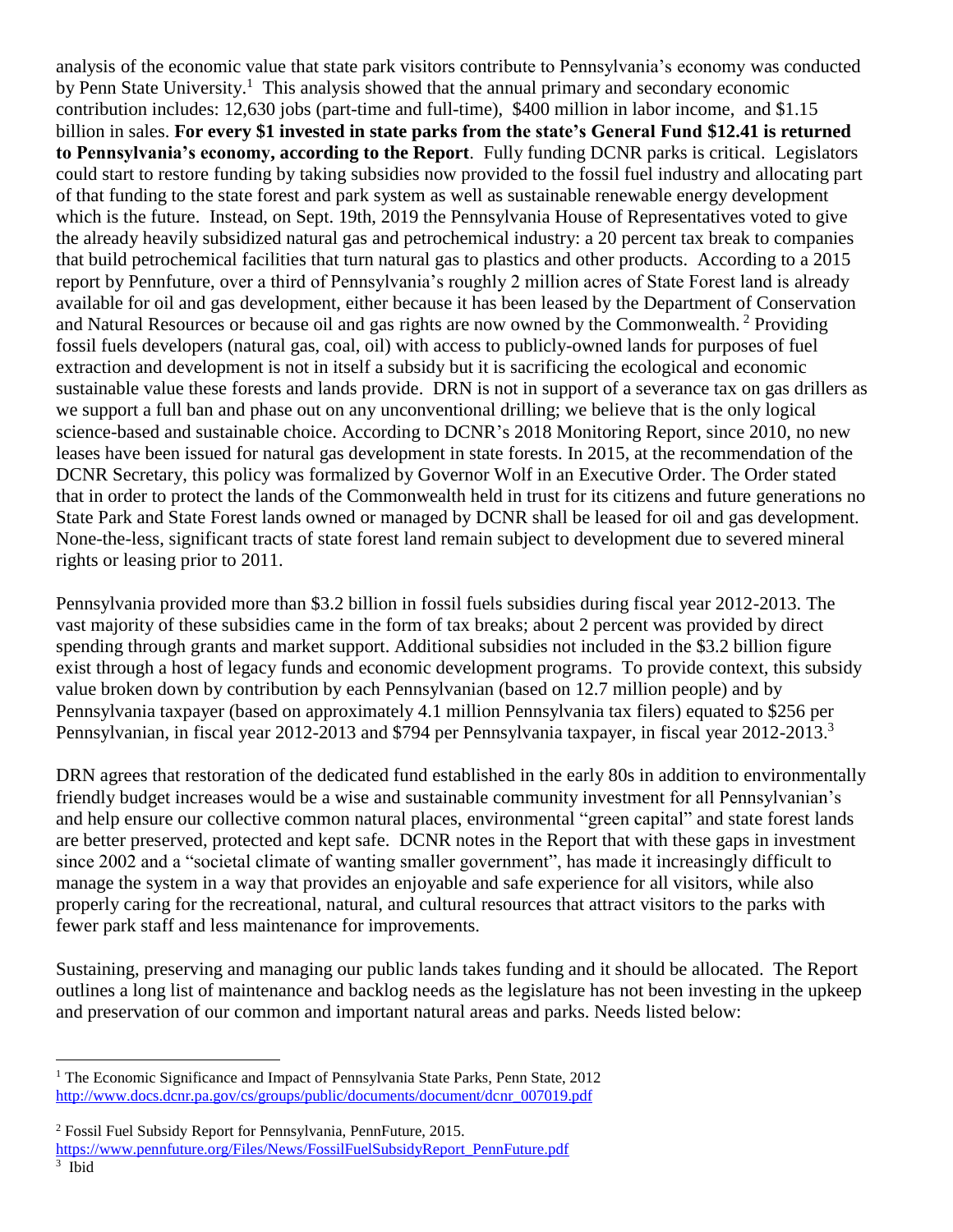Overnight facilities - includes campgrounds, cabins, inns, camping cottages, and associated buildings (bathhouses, restrooms, etc.) - Approximate need is \$48 million

Outdoor Recreation Facilities – includes restrooms, pavilions, pools, trails, playgrounds, picnic areas, ski areas, marinas, etc. – Approximate need is \$200 million

Resource Management – includes management of invasive aquatic and terrestrial plants, habitat restoration, grassland management, riparian and lakeshore restoration, etc. - Approximate need is \$25 million

Transportation Infrastructure – includes roads, bridges, and related structures (such as guard rails, curbs, etc.) - Approximate need is \$82 million

Water and Sewer Infrastructure – includes water and sewer conveyance and treatment facilities such as pump stations, treatment plants, canal structures, pipelines, and intakes - Approximate need is \$56 million

Administration/Visitor Support – includes facilities such as park visitor centers, offices, contact stations, and maintenance and service facilities - Approximate need is \$77 million

Dams/Impoundments – includes dams and related structures and components, as well as lake dredging - Approximate need is \$53 million

This investment and increased budget in preservation for state lands and DCNR is even more critical in a state park system where our state lands are being allowed to be carved up by the shale gas industry – leaving once beautiful wild places impacted by this industry (short and long term) that is causing climate change impacts from methane releases - in addition to directly causing deforestation, water contamination and freshwater use, compaction of soils, air, light and noise pollution, introduction of invasive species, spill threats and other threats that DCNR now has to contend with on it's already strapped budget. According to a 2015 report by Pennfuture, over a third of Pennsylvania's roughly 2 million acres of State Forest land is already available for oil and gas development, either because it has been leased by the Department of Conservation and Natural Resources or because oil and gas rights are now owned by the Commonwealth. <sup>4</sup> Pennsylvania is known for its outdoor spaces and forests and a thriving recreation economy depends on these preserved places – to stay wild. Recreation studies by sister agencies to DCNR have already documented forest lands and natural places where oil and gas extraction occurs becoming less popular and no longer a destination or safe refuge for visitors who do not want to be exposed to the threats and harms of this industry willingly during recreation. A US Forest Service and USDA 2018 study found on average, each additional oil or gas well within a five-kilometer radius is related to a decline in six visits to the (camp) site, on an annual basis. The study goes onto note, "When Forest Service specialists are analyzing the potential social and economic impacts of oil and gas development close to recreation sites, as part of the National Environmental Policy Act impact analysis process, this research suggests that they should carefully consider not only impacts to recreation settings and the visitor experience, but also the real potential for declines in visitation and the associated drop in recreation fees available to local district managers for recreation resource maintenance and stewardship."<sup>5</sup> Fracking and healthy recreation do not mix. DRN has received anecdotal information from our active members who have visited state parks and forest lands where fracking occurs and the response has not been positive. DCNR has its 2018 Shale Gas Monitoring Report<sup>6</sup> that documents some of the trends of recreational use and other impacts of shale gas in "gas

 $\overline{a}$ <sup>4</sup> Fossil Fuel Subsidy Report for Pennsylvania, PennFuture, 2015. [https://www.pennfuture.org/Files/News/FossilFuelSubsidyReport\\_PennFuture.pdf](https://www.pennfuture.org/Files/News/FossilFuelSubsidyReport_PennFuture.pdf)

<sup>5</sup> Rasch, Rebecca; Reeves, Matt; Sorenson, Colin. 2018. Does oil and gas development impact recreation visits to public lands? A cross-sectional analysis of overnight recreation site use at 27 national forests with oil and gas development. Journal of Outdoor Recreation and Tourism. 24: 45-51.

<sup>6</sup> Shale Gas Monitoring Report. DCNR, July, 2018.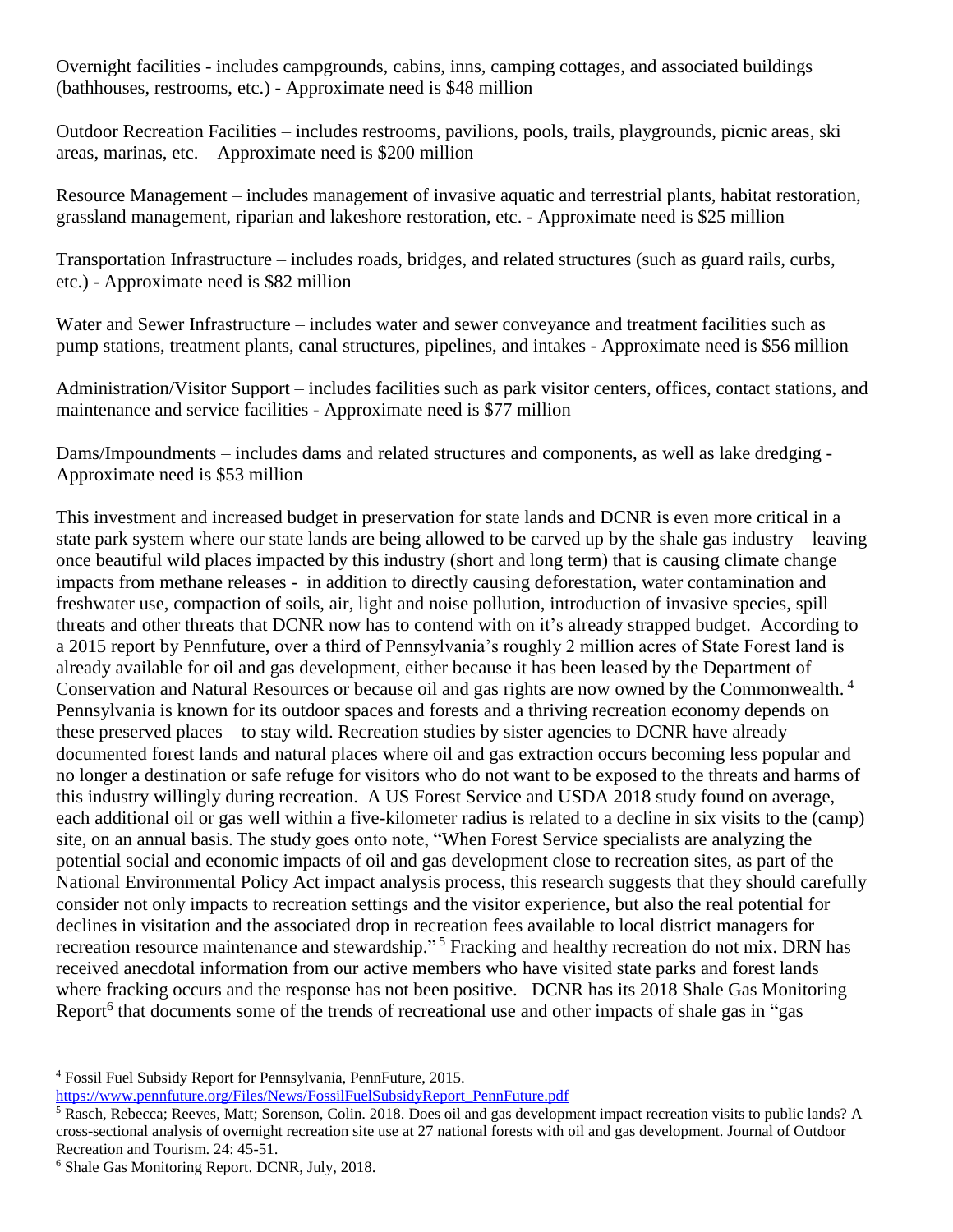districts" but the report states these trends are early on in the footprint of the emerging industry – the report also notes the slow in gas drilling after 2014 due to market prices (the boom and bust of fossil fuels).

Meanwhile parts of Pennsylvania, in the Delaware River Watershed – remain frack free with a de-facto moratorium in place since 2011 which tens of thousands are calling for a complete ban – and elected leaders including Governor Wolf call for not allowing fracking in the Delaware Watershed. Bans and moratoria around the nation and world are growing. DRN would urge, based on the vast science now available on fracking to health and the environment compounded with the climate change threats shale gas extraction causes - a full and complete ban on fracking is paramount and the only sustainable choice for the sustainability of Pennsylvania as a whole – this vision needs implementation now based on the climate science and in the near-term to avoid a climate change tipping point<sup>7</sup>. Equity of Pennsylvania residents must also be considered. Continuing to have elected officials sacrifice some areas of the state to drillers while supporting moratoriums in other areas based on the volumes of science showing harm is not precautionary, logical, or in keeping with Pennsylvania's Environmental Rights Amendment under Article I, Section 27 of the Pennsylvania Constitution, which states that Pennsylvania residents have "a right to clean air, pure water, and to the preservation of the natural, scenic, historic and esthetic values of the environment." A Commonwealth with a complete moratorium or ban is the sustainable and healthy choice for our wild natural lands and the people who live and recreate here. We support DCNR scientists advancing data and studies available to fulfill this vision of phasing out this extraction rapidly. As this report looks to plan the next 25 years of our Pennsylvania parks it must also consider the identified and threatening build out footprint this fossil fuel industry could have on the state public trust and forests if fully developed. Some reports and compendiums to highlight for DCNR's consideration: A 2016 CNA expert report commissioned by Delaware Riverkeeper Network projected the Marcellus shale build out for the state of Pennsylvania and provided insights into what full build out of shale gas drilling could look like for a variety of environmental issues. For example, CNA found the construction of natural gas infrastructure (well pads, gathering pipelines, and access roads) to support projected well development would result in almost 100,000 acres of land disturbance. Over half (about 51,000 acres) of the land disturbance would impact agricultural land, while about 28,000 acres would constitute the clearing of forest cover. Of the 28,000 acres of forest that would be cleared, CNA found that nearly 13,000 acres were core forest (patches of forest at least 300 feet from a forest edge). An additional 89,000 acres of core forest would be fragmented by the projected gas infrastructure development, resulting in a conversion to edge forest.<sup>8</sup>

As of April 16, 2019, according to the latest Compendium by Physicians for Social Responsibility and Concerned Health Professionals of New York (6<sup>th</sup> edition), there were 1,778 published peer-reviewed studies that pertain to shale and tight gas development archived in the ROGER database. This body of evidence reveals both potential and actual harms. Specifically, PSE's statistical analysis of the scientific literature available from 2009 to 2015 demonstrates that:

- 69 percent of original research studies on water quality found potential for, or actual evidence of, fracking-associated water contamination,
- 87 percent of original research studies on air quality found significant air pollutant emissions, and
- 84 percent of original research studies on human health risks found signs of harm or indication of potential harm.

[https://www.sciencedaily.com/releases/2019/01/190123131700.htm.](https://www.sciencedaily.com/releases/2019/01/190123131700.htm) January, 2019

 $\overline{a}$ 

<sup>8</sup> Lars Hanson, Steven Habicht, PhD, and Paul Faeth. Potential Environmental Impacts of Full-development of the Marcellus Shale in Pennsylvania. Document Number: IRM-2016-U-013695. September, 2016. [https://www.delawareriverkeeper.org/sites/default/files/MarcellusPA\\_FullReport.pdf](https://www.delawareriverkeeper.org/sites/default/files/MarcellusPA_FullReport.pdf)

<sup>&</sup>lt;sup>7</sup> Climate Change Tipping Point Coming Sooner Than We Think. Julia K. Green, Sonia I. Seneviratne, Alexis M. Berg, Kirsten L. Findell, Stefan Hagemann, David M. Lawrence & Pierre Gentine. **Large influence of soil moisture on long-term terrestrial carbon uptake**. *Nature*, 2019 DOI: [10.1038/s41586-018-0848-x](http://dx.doi.org/10.1038/s41586-018-0848-x) Science Daily: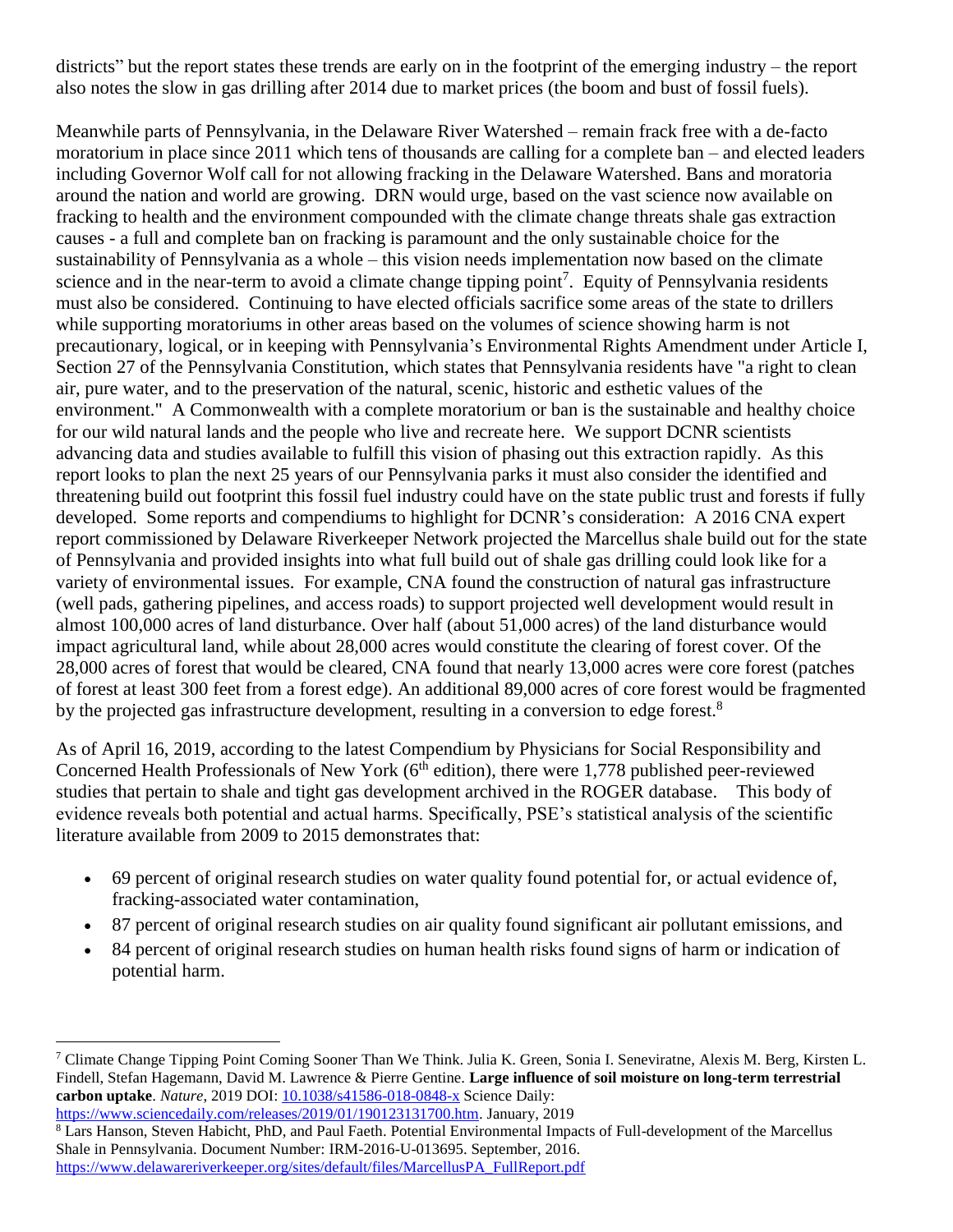A follow-up analysis using the same criteria for inclusion found that 90.3 percent of all original research studies published from 2016-2018 on the health impacts of fracking found a positive association with harm or potential harm.<sup>9</sup>

DCNR's website notes that natural gas development, especially at the scale seen in the modern shale-gas era, affects a variety of forest resources and values including: Recreational opportunities, the forest's wild character and scenic beauty, and plant and wildlife habitat. Overall, approximately 1.5 million acres of state forest are underlain by Marcellus shale. Of that acreage, 44 percent (673,000 acres) is available for gas development, either through DCNR-issued leases (386,000 acres) or severed lands development (287,000). Modern shale-gas leases restrict surface disturbance in sensitive areas and limit overall surface disturbance to approximately 2 percent of the acreage within the lease tract. It is important to note that we have a history of coal mining and long wall mining in the state that has fully extracted many of the less sensitive locations – and efforts continue to be underway to mine and remove coal in the more sensitive areas that originally were ruled as off limits. As Pennsylvania's history clearly shows, the gate once open to the fossil fuel industry is difficult to shut in an extraction state, especially with a state legislature that placates to this heavily subsidized industry. Therefore, while we work to ban this practice using the science and political will of the Commonwealth, DRN supports all efforts of DCNR to use its capabilities and legal expertise to keep the industry out of public lands to the best of its abilities.

Below are specific recommendations and comments emphasized for the preliminary Parks for All report that we hope DCNR will consider as it looks to plan the next 25 years of preservation and expansion of protected state park and forest lands. Delaware Riverkeeper Network comments are in *italics* – and reference listed Report points below for ease of reading and report revisions. Thank you again for the opportunity to help provide and envision the future of our state public lands through this living Report.

#### **Improving Outdoor Recreation Opportunities**

 $\overline{a}$ 

**Survey Findings -** There is strong public concurrence for a continued emphasis on healthful outdoor recreation activities with the expectation of quiet, natural, or wild experiences, with support for protective measures when park resource impacts are evident. Additionally, there was agreement that state parks should offer more active adventure experiences.

#### **Draft Recommendations - Expand Outdoor Recreation Opportunities:**

- Enhance landscape-level partnerships to increase connections between publicly accessible lands, with the goals of gaining outdoor recreational efficiencies and minimizing duplication of outdoor recreational services.
- Improve each park's trail system to ensure trails are sustainable and accessible for those seeking healthy, quiet, and natural experiences, with a goal to develop in every park one trail loop that is accessible to all people.
- Enhance water-based recreational offerings by developing innovative water facilities and activities, consistent with each park's natural aesthetic and character. An example would be developing a water/splash play area with the look of boulders and rock ledges where natural water recreation amenities are not available.
- Improve accessibility for water-based recreation by developing canoe and kayak launch sites for people with all abilities on all major recreational lakes within state parks.

<sup>9</sup> Concerned Health Professionals of New York, & Physicians for Social Responsibility. (2019, June). Compendium of scientific, medical, and media findings demonstrating risks and harms of fracking (unconventional gas and oil extraction) (6th ed.). [http://concernedhealthny.org/compendium.](http://concernedhealthny.org/compendium)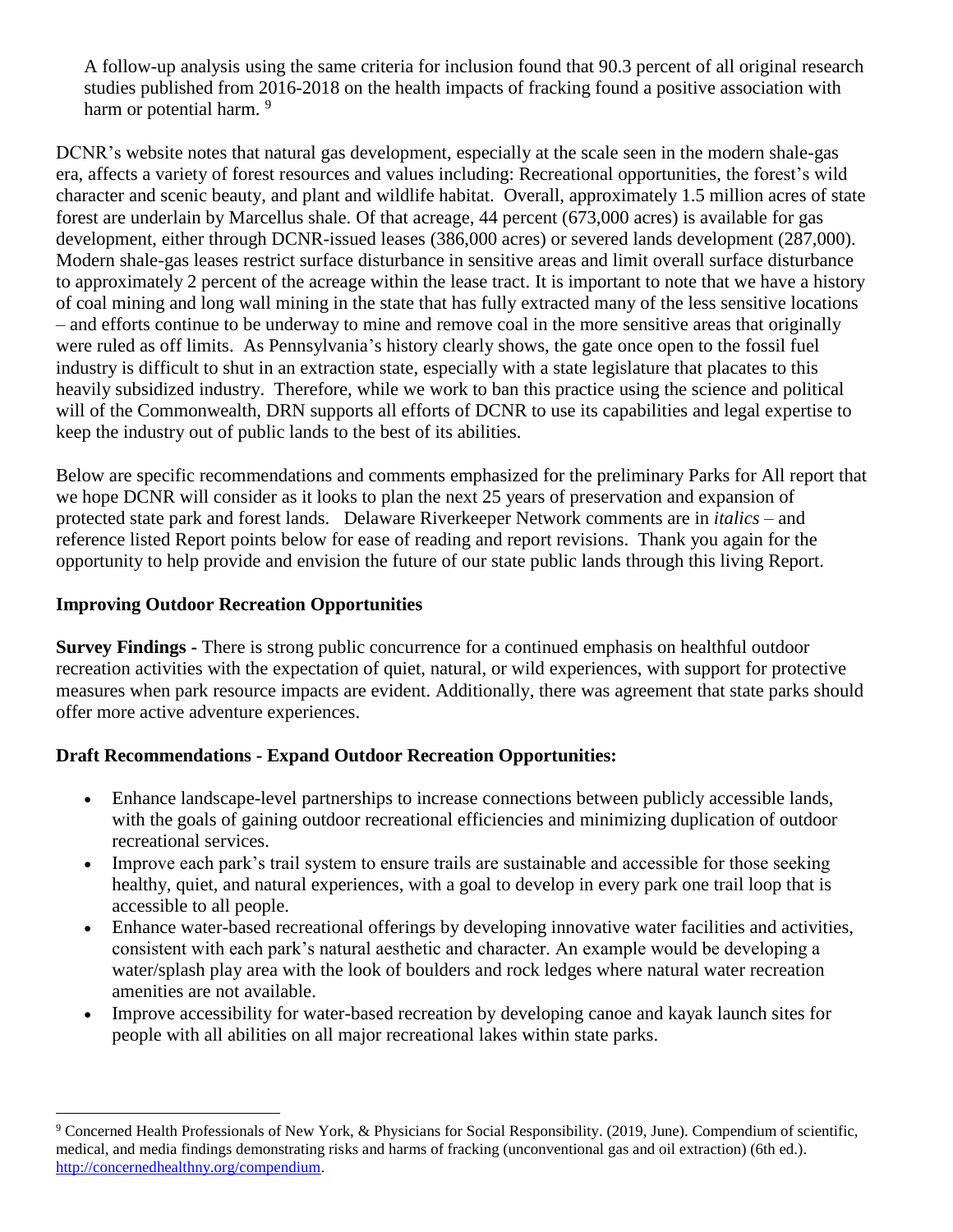*DRN Comment: Healthy, quiet and natural experiences along trails is not possible near shale gas industry footprints even beyond the initial frack stage. DRN and its members have hiked in various state forests where infrastructure is present and background noise, fumes, and the sight of all the infrastructure takes away from the experience hikers are seeking out. At the same time, allowing more fragmentation of forests and carving up of core forests to keep fracking more "out of site" by users is also clearly not the answer especially for the forest and the creatures that live there year-round and for protection of core forests and interior habitats.* 

*Non-motorized and simple put in and take outs are an excellent way to provide less structured launches and encourage the growth of canoe, kayak, and paddle boarding – activities that are on the rise.* 

*Landscape level partnerships are a great idea. In regard to minimizing duplication of outdoor recreational services, it is not clear of all the things being considered but DRN would suggest limiting the amount of motorized recreation in the form of ATVs on forested and natural public lands. We understand there are some pop up ATV parks located on impacted and abandoned reclaimed mine areas for example that could be a better spot for this noisy polluting activity that hinders enjoyment for others seeking non-motorized natural time.* 

*Along these lines linking up and providing info for nearby private RV parks often located along boundaries of public lands is likely a better way to avoid creating unnecessary infrastructure on DCNR campgrounds where a large population of users are likely campers with tents. These partnerships can help ensure DCNR can spend its limited resources truly on healthy outdoor recreation activities that are often passive and that limit human footprints and harm.* 

*DRN has witnessed successful and very popular splash parks in the city of Philadelphia – many funded in part by DCNR, that are a fundamental cooling off place for families in the summer. In cities these artificial cooling areas, especially with intense urban island heat events and climate change, are linked to health directly for large populations. In addition, efforts are underway in the surrounding Philly area to envision a safe swimmable Delaware River and tributaries. And to recognize that recreation and swimming already clearly are a use as families already boat, swim and recreate in the tributaries in and around Philadelphia including the main stem Delaware River, Cobbs Creek, Darby Creek, Pennypack, and others. Efforts should continue to ensure these tributaries are restored to their current existing and designated uses with investment in needed pollution controls to restore natural ecosystem health so these recreation connections to these natural waters can safely occur. Building artificial pools and systems not linked to the natural environment should be kept to a minimum of DCNR investment and time (especially with strapped budgets) while working to restore ailing natural waterbodies should have a higher priority to truly connect people to the natural world when possible - so they can recreate in the streams and river that flow through their communities safely. A recreation survey is underway by Delaware Riverkeeper Network and other allies specifically about recreational uses of the Delaware River and tributaries around the Philadelphia area; we would be happy to share results and next steps with DCNR when completed. We are still accepting responses to the recreation survey - here is the link to the survey*: *<http://bit.ly/DRNrecreation>.*

 Partner with the health industry in marketing state park outdoor recreational activities as a means of reducing obesity and stress and developing and maintaining a healthy lifestyle.

*DRN Comment: This is a perfect fit to link up environmental preservation programs with health related programs to capitalize on preventive health measures that will cut government health care costs and reduce hospital stays. Perhaps linking the two can assist in obtaining more funds to ensure everyone is close to natural places and spaces with addition of preserved forested and natural lands. A recent article published by Yale School for Forestry & Environmental Studies cited a 2019 study of 20,000 people, that found that people who spent two hours a week in green spaces — local parks or other natural environments, either all*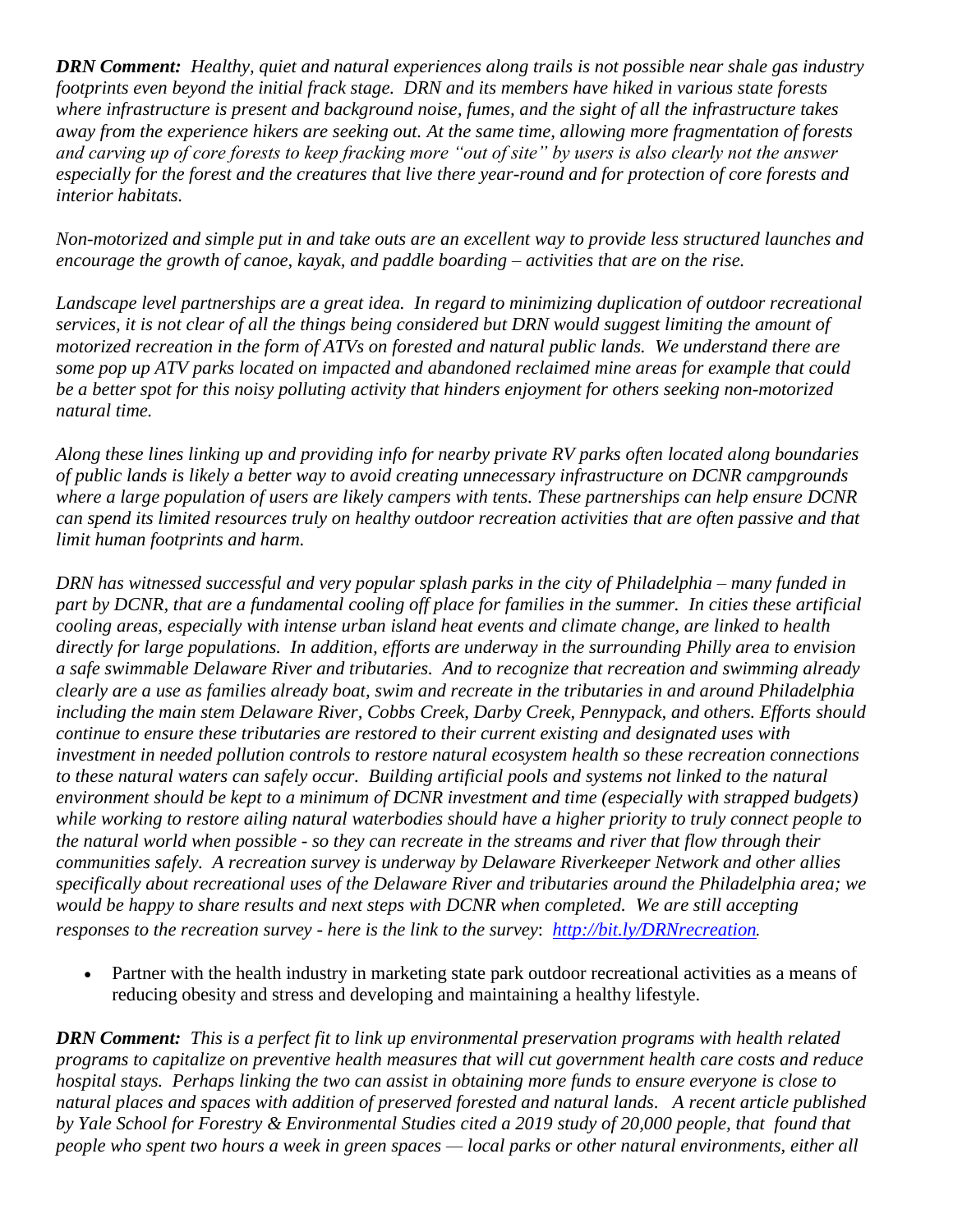*at once or spaced over several visits — were substantially more likely to report good health and psychological well-being than those who don't. Two hours was a hard boundary: The study showed there were no benefits for people who didn't meet that threshold...the article goes onto cite that in 2005 when "No Child Left Behind" was written there were few studies showing this but today there are almost 1,000 studies that point conclude: Nature is not only nice to have, but it's a have-to-have for physical health and cognitive functioning." <sup>i</sup> DCNR capitalizing on this growing science and sharing it with elected officials concerned about childhood obesity and public health will help lead legislators to value these much needed and important environmental departments, forests and forest programs. Right now it seems the dots are not connecting.* 

#### **Protect Resources from Recreation Impacts:**

 Establish site-specific prescriptions to manage high-density outdoor recreation at parks where resources, visitor experiences, or communities are being impacted and develop viable solutions to address issues through stakeholder and community engagement.

*DRN comment: It is important to ensure natural places and resources are protected. If over use or carrying capacity has been reached, pulsing visits or closing certain access points at a certain visitor number is a viable option and in many instances visitors can be re-routed to another nearby place to explore. Increasing park ranger presence at these areas will also help ensure safety and enjoyment.* 

## **Offer More Active Adventure Activities:**

 Partner with the outdoor recreation industry to build and promote active adventure activities that are consistent with the state parks mission through joint programming that provides educational opportunities for novice and experienced adventure seekers.

*DRN comment: What is meant by "active outdoor adventure" activities? Based on DCNR goals and mission, DRN does not believe that ATV use and expansion of motorized equipment use in our natural lands is aligned with nature enjoyment of wild places, especially in light of the maintenances issues these uses will cause in way of compaction, soil erosion and sedimentation in streams as well as noise and air pollution. Connecting people with private lands that offer these types of motorized ATV options is the best choice. By limiting ATV use we are ensuring our limited tax payer dollars goes toward healthy activities that rely on natural areas and forests and the quiet connection that is a goal of DCNR. ATV use does not rely on these unique natural conditions that DCNR is preserving and creating. Why not allow ATV use on already disturbed and denuded sites such as "reclaimed" coal mine fields that are abundant in the landscape through private partnerships? Rock climbing has become a popular past time and expanding options for climbers in limited areas to safely climb may be a good active adventure type to expand on.* 

# **Enhance the full spectrum of overnight opportunities in state parks by 2030, including:**

- Renovate campgrounds to enhance their natural character while providing additional privacy, accessibility, sustainability, and safety.
- Increase pet-friendly campsites to 50% of all campsites (presently 37%).
- Increase large, multi-family campsites to 50 sites statewide (presently 5 sites).
- Add 100 more rental cabins.
- Increase full-service campsites to 20% of all campsites (presently 5%).
- Increase electric-only campsites to 50% of all campsites (presently 47%).
- Increase remote, non-electric, walk-in sites.
- Explore opportunities for "boat-in" waterfront camping.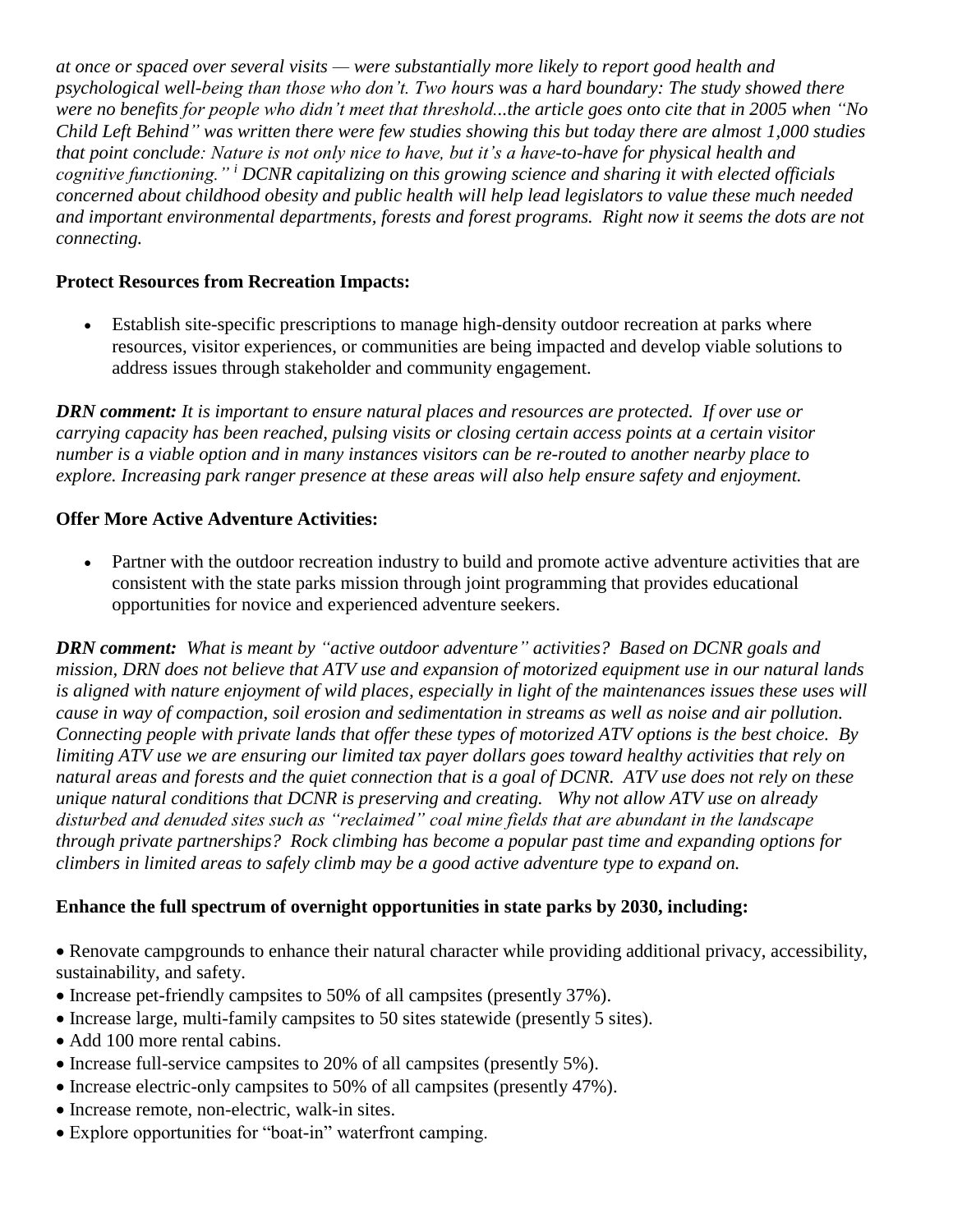Examine trends for new types of overnight facilities and institute pilot projects, such as building elevated camping cottages to simulate a treehouse effect.

*DRN Comment: It's important as camp facilities increase, that sensitive habitats and forests and clustering of cabins or campsites - esp if RV campsites - occurs to ensure protection of existing forests and to reduce problems like invasive plant colonization and forest fragmentation. Since cabins and RVs often lead to indoor time at a "campsite", clustering of these "electric" or cabin sites (more tightly together) is more logical than clustering closer tent-only sites where campers are more connected in tents or hammocks to the surrounding environment and sleeping, eating and enjoying time outside. A 3% increase in electric only sites seems within reason and perhaps will also assist with tent sites where campers may need access to cell phones and ipads or where they may be doing remote work by laptop at a picnic bench while camping. DRN staff have often used campsites in this way to conduct work while enjoying the forest.* 

*Increasing remote non electric walk in tent sites is a great way to better connect people to the environment rather than expanding many RV sites that take up more room and limit enjoyment for campers who are tenting. RV sections remaining clustered and away from tent loops as much as possible and enforcement of quiet hours and use of generators and artificial lights should be limited.* 

*With camping in general, it may be best to incorporate where needed, bear proof containers and signage on picnic tables that is clear about being "bear aware". With increased numbers of bears in Pennsylvania as the population recovers this camp outreach and education is critical and very much needed to ensure proper bear etiquette and bear safety by human visitors. As populations of campers diversify, its important to provide bilingual signage. Bear proof metal containers available to share at multiple campsites (as often seen in NPS facilities) could likely increase compliance and better bear aware camp etiquette. Increased park ranger presence and education as well as better training of concession staff would also be very helpful to ensure all staff reinforce bear aware practices consistently.* 

*It is good to see DCNR looking to better preserve and enhance natural areas. DRN is very much in support of all efforts to better protect the integrity and diversity of the wild places of our forests. Efforts should be made to plant native plants between campsites for privacy and also for education to ensure invasive plants do not have room to colonize or spread. Having boot cleaning stations and more info on how trail users can avoid spreading invasive plant seeds would also be beneficial. Perhaps volunteers could assist with these kind of plantings and education strategies. DCNR's guide on planting edible buffers is another concept that would be educational around campsites – creating wild U-pick orchards around campsites and areas where people congregate overnight.* 

*Limiting artificial light to better enjoy the night sky is a critical consideration for camp restrooms and bath houses and lights in general as well as for campers who may use large lights at their sites which spreads to neighboring sites. Please ensure there are no electric bug zappers used in the parks or bath houses as they are not effective at killing mosquitoes, nor in line with conservation of important pollinators since they often attract and kill beneficial insects. Outreach on pollinators, spiders etc. would be a good addition around bath houses and campsites to help instill their value at a time when people may be around these animals (there is a lot of outreach on spotted lanternfly or emerald ash borers for example but rarely is there as much literature on the importance of other insects that are beneficial). Along the same lines, artificial fragrances, air fresheners and deodorizes with artificial fragrance should not be used in camp facilities – they are not healthy for park users and also not necessary. Cleaning products of bath houses should also be sustainable and healthy options for the staff who have to use them as well as for park users.* 

*Boat in waterfront camp sites or paddle in sites, especially for canoes and kayaks and non-motor craft, are a great way to increase water recreation and camping at the same time and increase often more remote locations for campers who want to avoid the hustle and bustle of a busy camp loop that might also have RVs peppered in it or among it.*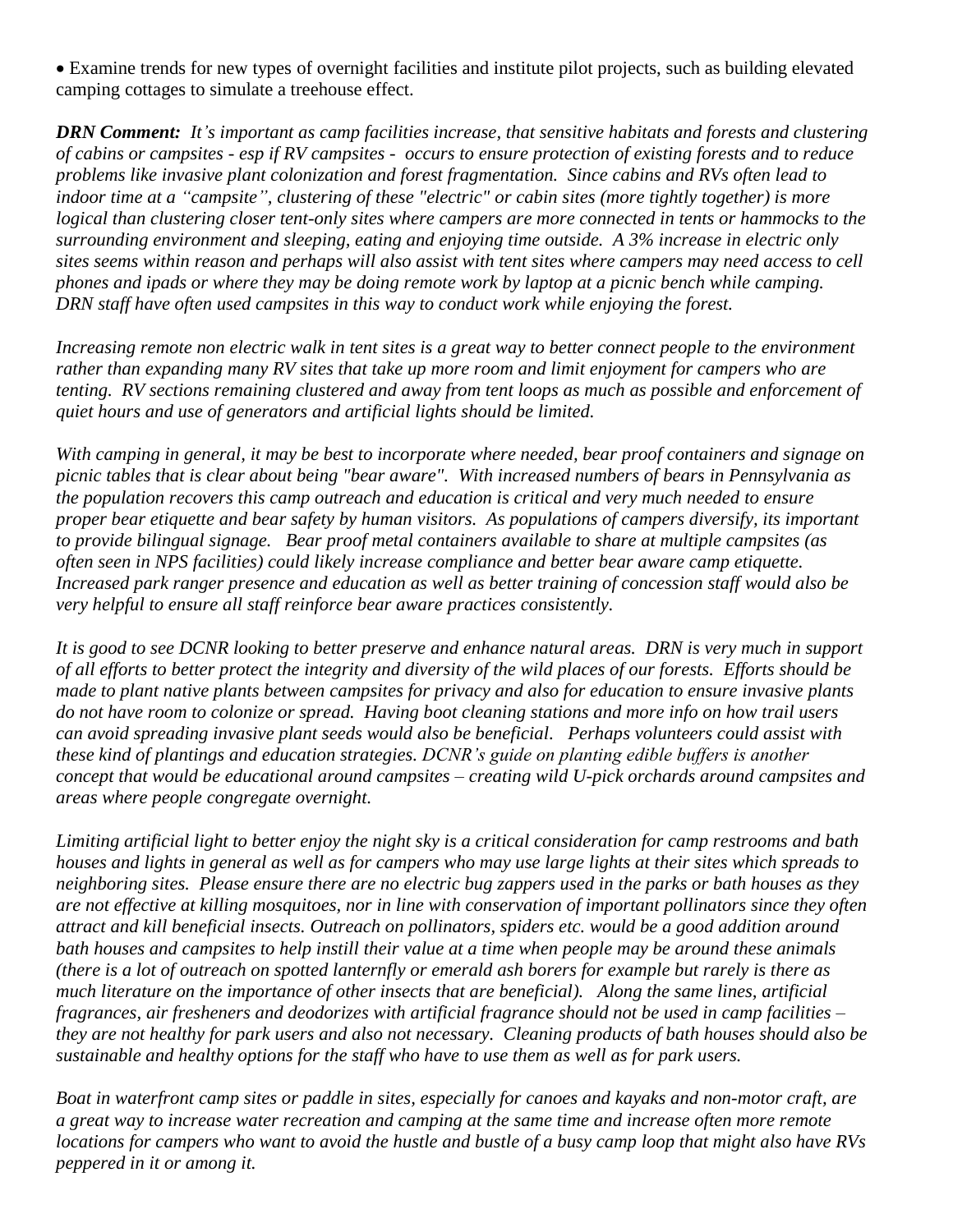*Increasing pet friendly camping seems an important need as people travel with their animals and many families now are opting to be kid-free. We know many NJ residents and members who come camp in PA as PA has more tolerant dog policy than the state of NJ, for example.* 

*Increasing large multi-family camping sites to 50 (currently only 5) seems reasonable if care is done to cluster these sites. Another option would be to indicate on camp maps individual sites that are capable of being reserved in multiple numbers for a larger crowd; however often bigger family units are much louder so these larger group sites may be less disruptive if isolated from individual tent sites. Encouraging large multi-families to recreate in our forest is very important.* 

*DRN strongly agrees that resort-style developments that house over 1,000 people is not compatible with nature and the mission of DCNR lands. We also believe that hosting events that would draw over a thousand people is also not in line with the DCNR mission.* 

## **Protecting the Parks' Natural & Cultural Resources**

## **Survey Findings**

There was strong public concurrence for improving state park aquatic resources and terrestrial native habitats, and expanding park lands in the commonwealth for the benefit of all Pennsylvanians, and high agreement that the Bureau should provide more support for volunteer efforts that assist park operations.

#### **Draft Recommendations - Strengthen Resource Protection:**

- Increase professional staff levels by 15 percent to meet the Bureau of State Parks' legislative mandate and constitutional trustee responsibilities.
- Develop a night sky management program to conserve the night sky in state parks and enhance night sky viewing across the commonwealth.
- Determine threats within state park watersheds that have the potential to impact park resources and work collaboratively with public and private partners to mitigate impacts.
- Identify and fund prioritized cultural resources for restoration and engage cultural resource partners and the PA Historical and Museum Commission in completing historical restorations and utilizing historical structures for alternative uses.
- Establish Bureau-level data management and mapping services using GIS to support the Bureau's operations, recreational planning, and resource management needs.
- Expand research and collection of scientific data to establish site-specific prescriptions that will conserve critical habitat and protect species of special concern.
- Expand native habitat by converting remnant agricultural lands into pollinator meadows, native grasslands, and forests.
- Expand construction of ponds, wetlands, rain gardens, bioswales, and other landscape to capture and treat stormwater running off parking lots, roads, and buildings located within park boundaries.

*DRN Comment: Please see DRN comments above related to Marcellus shale exploitation as well as native plantings, light pollution, pollinator habitat, and importance of a strong volunteer corps. Investment in conserving our natural places and strengthening resource protection through the outlined bullets above DRN strongly supports. DRN will be happy to assist DCNR to help stop or lessen impacts. DRN would encourage as part of this effort that sister agencies like DEP help facilitate or welcome DCNR's efforts to upgrade streams that run thru state parks and forest lands. With DCNR having clear plans of conservation it would be important to aquatic resources and wetlands that EV protections are secured through DCNR lands. Currently there is a mechanism for Fish and Boat Commission streams to receive HQ designation*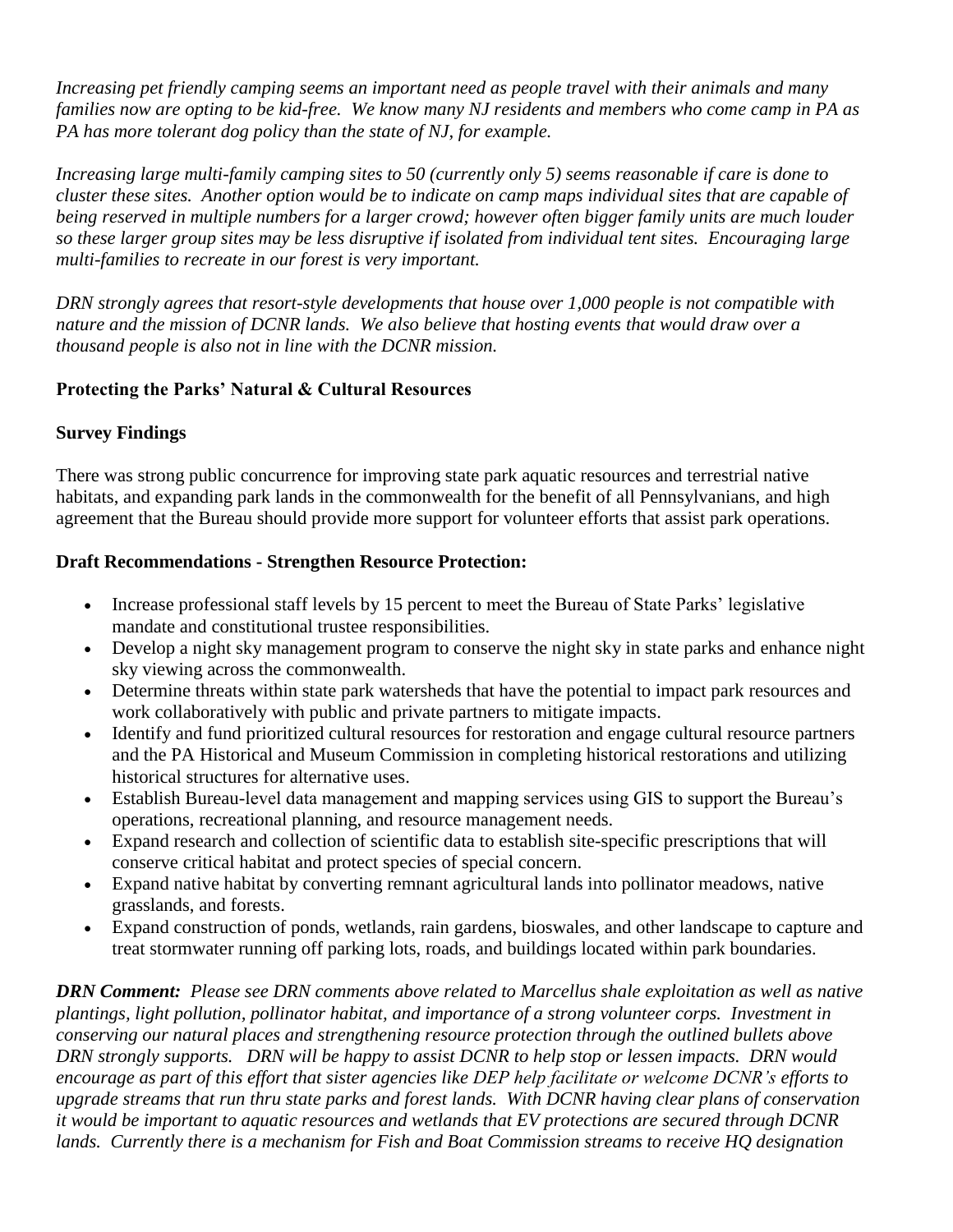*based on trout surveys – why not expand and ensure a similar EV designation for our public lands and the streams that run through them?* 

*DRN would also suggest expanding the conservation areas and state park natural areas to be more comprehensive when evaluated for stream upgrades by DEP. According to the report, A Conservation Area is a designation for an entire state park whose lands have been donated to the commonwealth and have been dedicated for the primary purpose of natural resource conservation and open space preservation. One is in Wayne County: Varden Conservation Area; and two are in Dauphin County: Joseph E. Ibberson Conservation Area and Boyd Big Tree Preserve Conservation Area In the 1990s, the State Park Natural Areas program was created to identify and conserve examples of special plant and animal communities, and areas of natural interest and beauty. Nearly 12,000 acres were officially designated as Natural Areas within 16 state parks to ensure their protection for future generations. DRN believes this designation should be expanded.* 

*Converting intensive ag lands or remnant ag lands to pollinator meadows, native grasslands and forests is a much needed and important initiative that is in line with DCNR's goals and mission. Phasing out or buying up intensive ag leases (growing of corn and soy and alfalfa etc.) or encouraging farmers to consider pollinator plots, grassland bird plots, small non-spray native orchards for picking gardens and perhaps even community organic garden plots where it would make sense are other options.* 

#### **Improve Park Boundary Planning:**

- Dedicate a minimum of 2 percent of the Bureau's operating budget annually for land acquisitions to eliminate inholdings, enhance boundary management, and protect and conserve outstanding natural, cultural, and outdoor recreational resources in the commonwealth.
- Establish a sustainable boundary goal for each state park that will meet operational needs and support identified outdoor recreational activities, resource conservation, and park programs.

*DRN Comment: Funding for these important additions and acquisitions of additional lands and the designation of established additional "wild criteria" or DCNR adding additional areas designated as "outstanding natural, cultural and outdoor recreational resources" is important. As indicated above, DRN supports agency efforts to broaden the use of Exceptional Value (EV) criteria for PA streams and wetlands under criterion under Chapter 93 that we believe DCNR has the ability to push for strongly - perhaps as a larger statewide initiative to call the DEP to designate EV streams through all DCNR lands. The water quality criterion most DCNR lands likely fall under is in quotes here but we do not believe that during the upgrade process sister agencies automatically recognize these components: "Outstanding National, State, regional or local resource water—A surface water for which a National or State government agency has adopted water quality protective measures in a resource management plan, or regional or local governments have adopted coordinated water quality protective measures along a watershed corridor." An effort to have a statewide upgrade to ensure all streams in DCNR lands have EV status we believe would be in line with the conservation measures DCNR seeks to expand and support.*

*Establishing natural migration corridors and waterway corridors to connect wild lands is also important for animals that live and move around in natural places. When trails along waterways are considered we believe more needs to done to ensure forested buffers, meadows and natural habitats are part of the trail design. The science shows that a 300-foot minimum buffer on each side of the stream is ideal for migration patterns and water quality health. Too often trails seem to become manicured or include lawn over meadows or trees and we believe that both reduces the enjoyment for the multi-use trail users and also reduces the natural function of those trails to serve other ecological purposes. DCNR may also be able to work with other highway agencies (PENNDOT) to call for consideration of migration corridors above or below highways that often bisect our natural lands and are a danger to migrating animals as well as highway drivers. They could be a requirement of any expansions or additions.*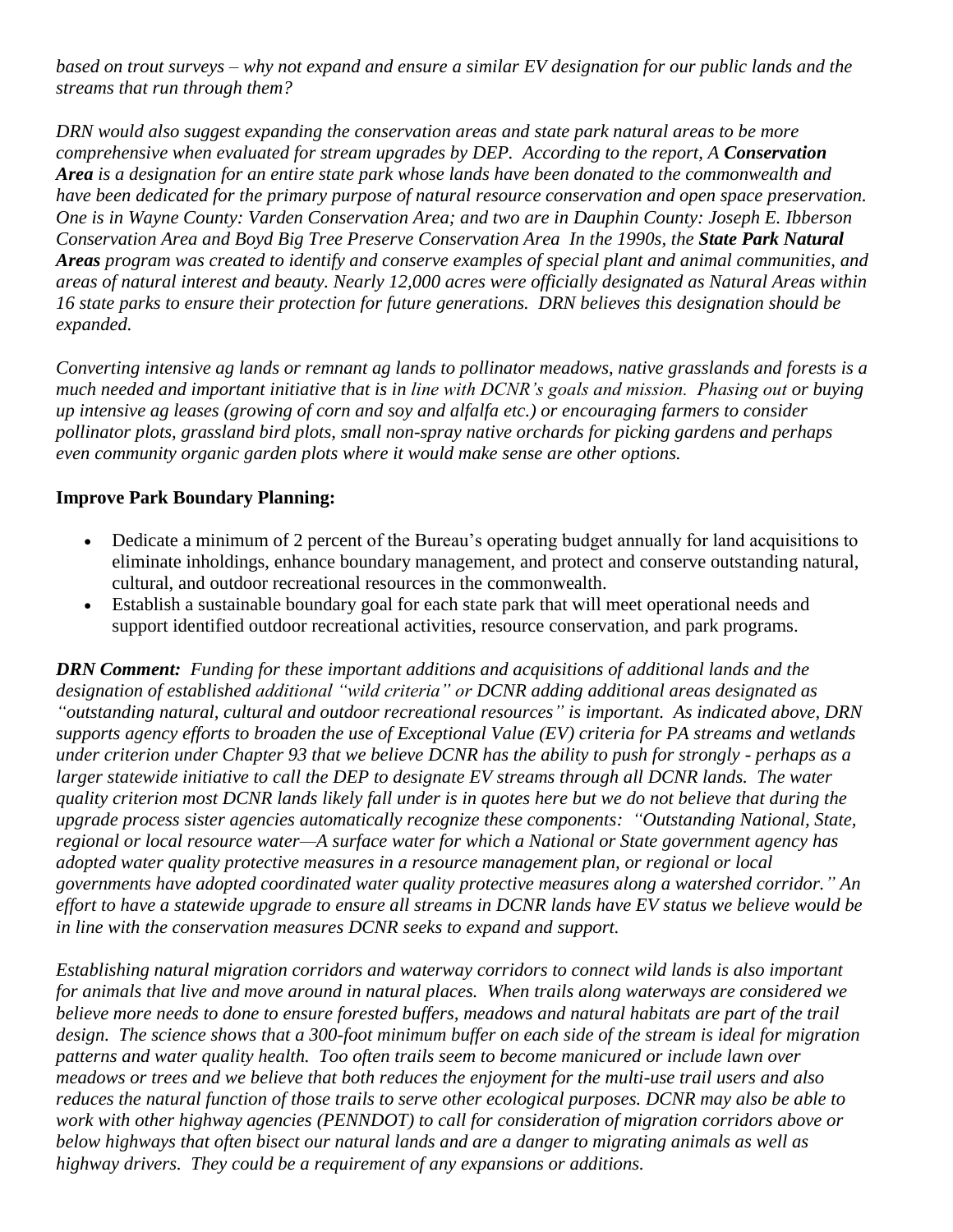### **Enhance Resource Mitigation:**

- Identify, fund, and implement park-based projects that will mitigate the effects of climate change and that address habitat resiliency, riparian buffers, and lake and stream restoration.
- Seek scientifically based compensation when private entities gain legal right-of-way access across state park lands when all alternatives to avoid park lands have been exhausted. This will serve to mitigate the resulting losses of ecological function and outdoor recreational use.

*DRN Comment: DRN is sharing the recent court decision pertaining to PennEast pipeline ROWs being located across public lands in the state of New Jersey. A U.S. appeals court in September 2019 barred PennEast Pipeline Co from using a federal law to seize properties controlled by the state of New Jersey in order to build a proposed \$1 billion natural gas pipeline from Pennsylvania to New Jersey. The U.S. Court of Appeals for the Third Circuit said in its decision that the U.S. Natural Gas Act does not allow companies to condemn state controlled land in federal court because states enjoy sovereign immunity from such actions under the Eleventh Amendment of the U.S. Constitution. <sup>10</sup> There may be application to help protect Pennsylvania's natural lands especially in light of the shale industry and its projected build out in the state that DCNR could employ to best protect our public lands (see comments on shale gas above).* 

*DRN believes it is critical that DCNR use ecosystem services reports and other science to better protect DCNR lands to illustrate and account for all the external resources that are lost when often the equation is weighted just to list short term economic gains. These types of services have been used for compensation under NRDA since the Exxon Valdez oil spill and there are other novel methods being used to attempt to lessen harms when private industry attempts to take public lands for their use. DRN has commissioned these economic pipeline analyses for several proposed gas pipeline projects to truly show all the harms and losses to the public trust that have been sacrificed for private gain. Here are links to a few of the ecosystem services reports if they can be of help. The first is a report by KeyLog Economics about the Ecosystem Services Cost of the proposed PennEast gas pipeline:* 

*[https://www.delawareriverkeeper.org/sites/default/files/EconomicCostsOfThePennEast\\_TechnicalReport\\_F](https://www.delawareriverkeeper.org/sites/default/files/EconomicCostsOfThePennEast_TechnicalReport_FINAL.pdf) [INAL.pdf](https://www.delawareriverkeeper.org/sites/default/files/EconomicCostsOfThePennEast_TechnicalReport_FINAL.pdf) and the second is a 2010 expert report by Dr. Barth pertaining to the Economic Impact of Gas Drilling [https://www.delawareriverkeeper.org/sites/default/files/resources/Reports/Barth%20paper.pdf.](https://www.delawareriverkeeper.org/sites/default/files/resources/Reports/Barth%20paper.pdf) We can share other similar reports as well if helpful.* 

#### **Improve Volunteer Program:**

 $\overline{a}$ 

 Work through major state park volunteer organizations to enhance relationships with volunteers. An example of an enhancement would be to develop an annual conservation volunteer summit to help retain and recruit volunteers, share new opportunities, and increase esprit de corps.

*DRN Comment: DRN believes strongly in recruiting and working with volunteers – it is a core component to much of our river work and collective protection efforts to rely on volunteers. We are glad to see DCNR embrace volunteers as well but we also recognize that paid dedicated knowledgeable staffing is critical and contracts with private entities should not take away from funding knowledgeable DCNR rangers, foresters and environmental professionals who are full time and beholden to the public trust. We need to fully fund and support our natural lands and demand our elected officials support funding increases for DCNR lands. Twenty-five years ago, the State Parks 2000 report showed that \$100 million was needed to properly address a growing list of maintenance and replacement projects related to state parks infrastructure. Today, that need has grown to more than \$500 million due to the appropriated budget for state parks not keeping up with inflation, and due to a reduction in staff, requiring higher costs for contracted labor. The condition* 

<sup>&</sup>lt;sup>10</sup> Reuters. U.S. court says PennEast cannot condemn NJ state lands for pipeline. Sept 10, 2019. [https://www.reuters.com/article/usa-penneast-natgas-new-jersey/u-s-court-says-penneast-cannot-condemn-nj-state-lands-for](https://www.reuters.com/article/usa-penneast-natgas-new-jersey/u-s-court-says-penneast-cannot-condemn-nj-state-lands-for-pipeline-idUSL2N2610MY)[pipeline-idUSL2N2610MY](https://www.reuters.com/article/usa-penneast-natgas-new-jersey/u-s-court-says-penneast-cannot-condemn-nj-state-lands-for-pipeline-idUSL2N2610MY)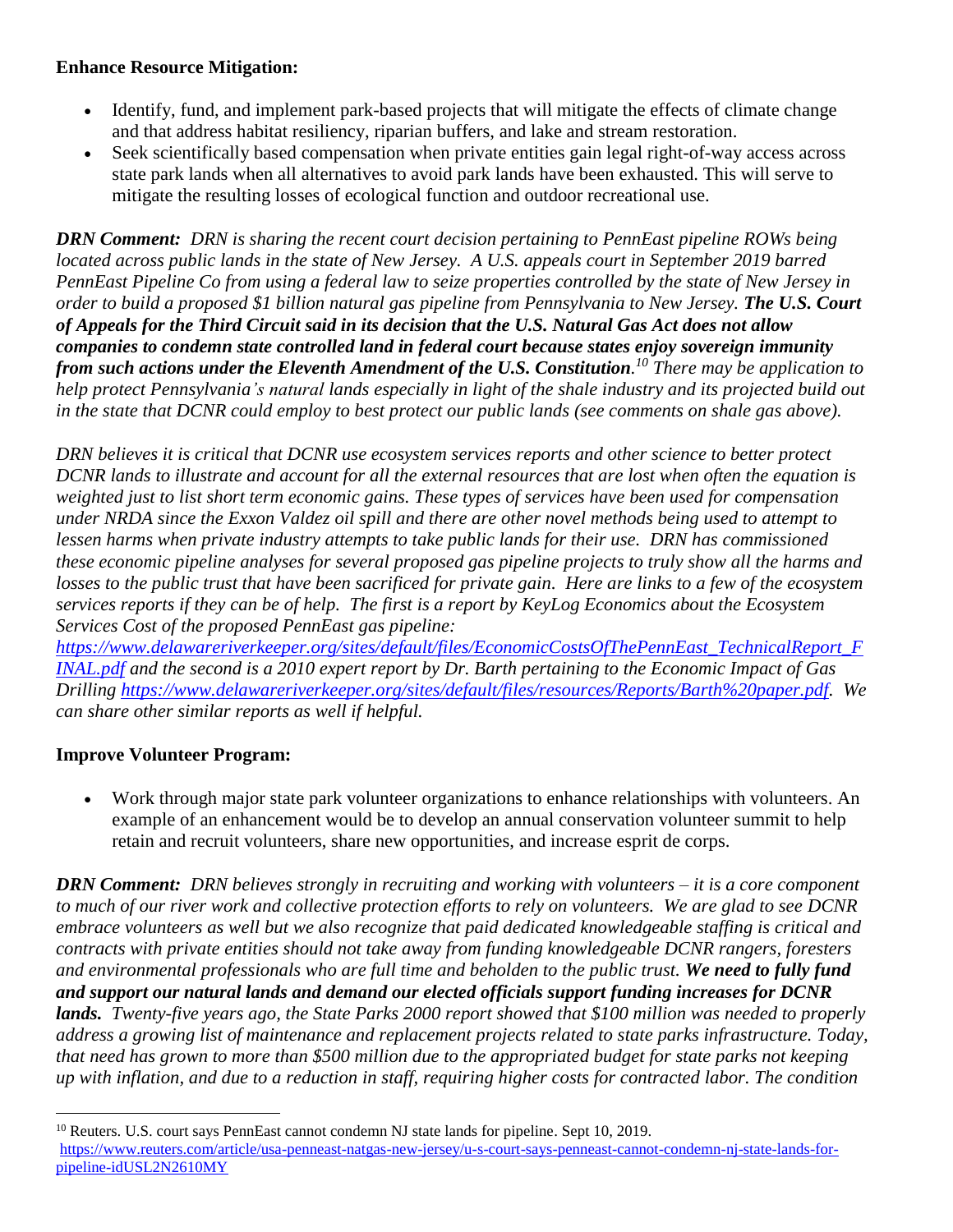*of state park facilities is deteriorating, with some facilities being shuttered, and some recreation activities no longer available—while demand for park use is higher than ever before. Hiring contract staff versus fully funding public DCNR employees that are full time and experienced does not seem to make sense both by the costs long term and for the often lack of commitment that may be provided by part time staff who are not fully embracing the goals and mission of the DCNR. Having park rangers interface with the public who are knowledgeable about natural ecosystems is key – again this is often our chance to educate the public on natural systems so we should invest in these positions.* 

*During the Great Depression (starting in the 1930s), the Civilian Conservation Corps (CCC) and the Works Project Administration (WPA) put tens of thousands of young men to work in Pennsylvania planting trees and building roads, dams, cabins, pavilions, and stone walls. Americorps and VISTA and other programs today may have some similar roles but we would benefit greatly if elected officials valued the preservation and maintenance of our natural lands to support a CCC Green Program for this generation to combat climate, put people to work, and restore habitats and forests using non-structural restoration and methods.* 

# **Paying for State Parks**

# **Survey Findings**

There is strong public concurrence that the commonwealth should increase funding to maintain, repair, and improve park facilities, and that increased funding occur without creating new fees or increasing existing costs to park visitors. In addition, there is mild support among 2017 survey respondents for converting lowusage parks to being more rustic with minimal facilities.

# **Draft Recommendations - Reduce Costs and Improve Efficiencies within State Parks:**

- Assess all current park buildings to determine their condition; and provide funding to renovate those buildings deemed mission critical while accelerating demotion of buildings that are costly to maintain and do not have historical significance.
- Reduce energy consumption by 25 percent with the goal of deriving 50 percent of electric needs through renewable energy sources, working toward a goal of net-zero energy consumption of the built infrastructure in all parks.
- Establish annual park-based maintenance plans to maximize staff efficiencies and use of resources to repair and restore park resources, facilities, and infrastructure.
- Identify leaks in water distribution systems, then develop a prioritized list of critical water infrastructure projects and funding needed to renovate and construct water treatment infrastructure, thus conserving water and reducing annual operating costs.

*DRN Comment: A net zero energy consumption goal is a good one and efforts of the park to work towards helping solve the climate crisis is critical. We understand a DCNR Climate Change Adaptation and Mitigation Plan from 2018 will be incorporated in this final document and we believe that is important though we have not reviewed that document as part of this review*

*[http://www.docs.dcnr.pa.gov/cs/groups/public/documents/document/dcnr\\_20033655.pdf.](http://www.docs.dcnr.pa.gov/cs/groups/public/documents/document/dcnr_20033655.pdf) Along those lines having more rustic sites and non-electric sites would be in line with energy conservation as well to encourage park users to conserve.* 

*Removal of some existing dams is another conservation initiative to help restore natural flows and fish migration and to alleviate the need for dam repairs and the large costs that go along with dam maintenance and inspections in the long term. DCNR has already begun removing some dams which is a great step. According to the report there are 90 dams that DCNR maintains and there is a need for \$53 million for dam maintenance as well as lake dredging. State regulations require that all state park dams receive regular inspections and maintenance to ensure their integrity. If any should fail, they would pose a hazard of*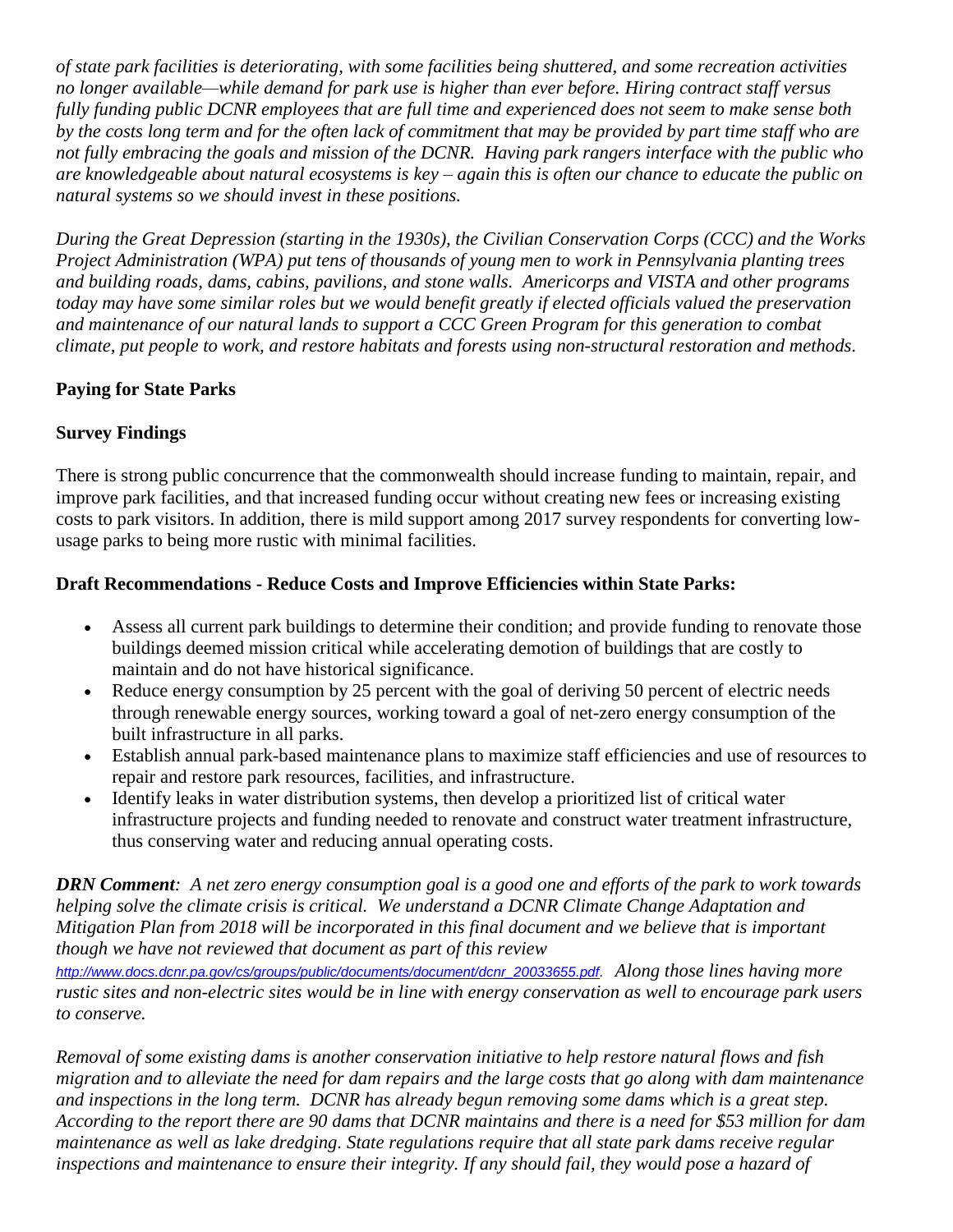*varying degree to property and people living downstream. All dams in the commonwealth are given a classification according to a varying potential for loss of property or loss of life, were they to fail, not due to their condition. Pennsylvania's state park dams each fall into one of three categories: High Hazard, Significant Hazard, or Low Hazard. There are 41 dams classified as "High Hazard," meaning that there is potential for loss of life or loss of infrastructure downstream if the dam were to fail. Populated areas are located downstream of a High Hazard dam. The dam that creates the 45-acre Lyman Run Lake was reconstructed in 2009 at a cost of \$18 million. Some of these larger dams could also be considered for removal.* 

*State park infrastructure requiring regular maintenance includes: 90 dams, 490 miles of roads, 332 vehicle bridges, 770 pedestrian bridges, 4,188 buildings, 128 drinking water treatment facilities, 59 wastewater treatment systems, and 15 swimming pools. Again, as stated above the legislature and the state budget should adequately fund our natural parks and the DCNR program and we need to demand our elected officials work towards this goal to help restore and invest in the back log of needs, especially conservation needs for habitat, that have been suffering since increases have not occurred in the budget. We need to ensure that fees collected in state parks are used to restore state parks and lands and not siphoned off for other budget items that may not have anything to do with public lands. We need to ensure that conservation funding (e.g., the Keystone Fund and the Environmental Stewardship Fund) is used for stewardship purposes to repair and improve park resources. Providing a sustained and a commensurate increase in annual state appropriations certainly is warranted for the enjoyment and activities DCNR provides to residents in the state.* 

## **Improving Services & Facilities**

#### **Survey Findings**

There is high public satisfaction with the quality of services and facilities currently being offered at state parks. Constraints to using state parks appear to be few, but more work could be done to improve transportation opportunities to parks from urban areas.

#### **Draft Recommendations - Expand use, access, and inclusion:**

- Develop a marketing campaign that will attract diverse, new, and inexperienced outdoor recreational users to the state parks.
- Improve transportation options to broaden park access, particularly in urban areas, by partnering with public transportation agencies to improve utilization of bus and rail lines.

#### **Improve Program Offerings and In-park Experiences:**

- Expand educational programming for all audiences on how to enjoy the state parks sustainably during their stay, with emphasis on understanding conservation of park resources and ecologically sensitive behavior.
- Work with the educational community to expand integration of environmental education into the classroom, particularly in urban areas and in middle and high schools, resulting in new generations of supporters of the state park system.
- Expand the use of social and electronic media, including development of smart mobile device applications, that enhance the state park experience for all Pennsylvanians.
- Expand the Bureau's public safety and outdoor recreational programming to increase visitor awareness of the inherent risks in visiting natural places and building skills and confidence, to better prepare for outdoor experiences.
- Evaluate the more than 125 state park concession operations and implement improvements that will better serve the public. An example would be replacing a small food stand run by one concessionaire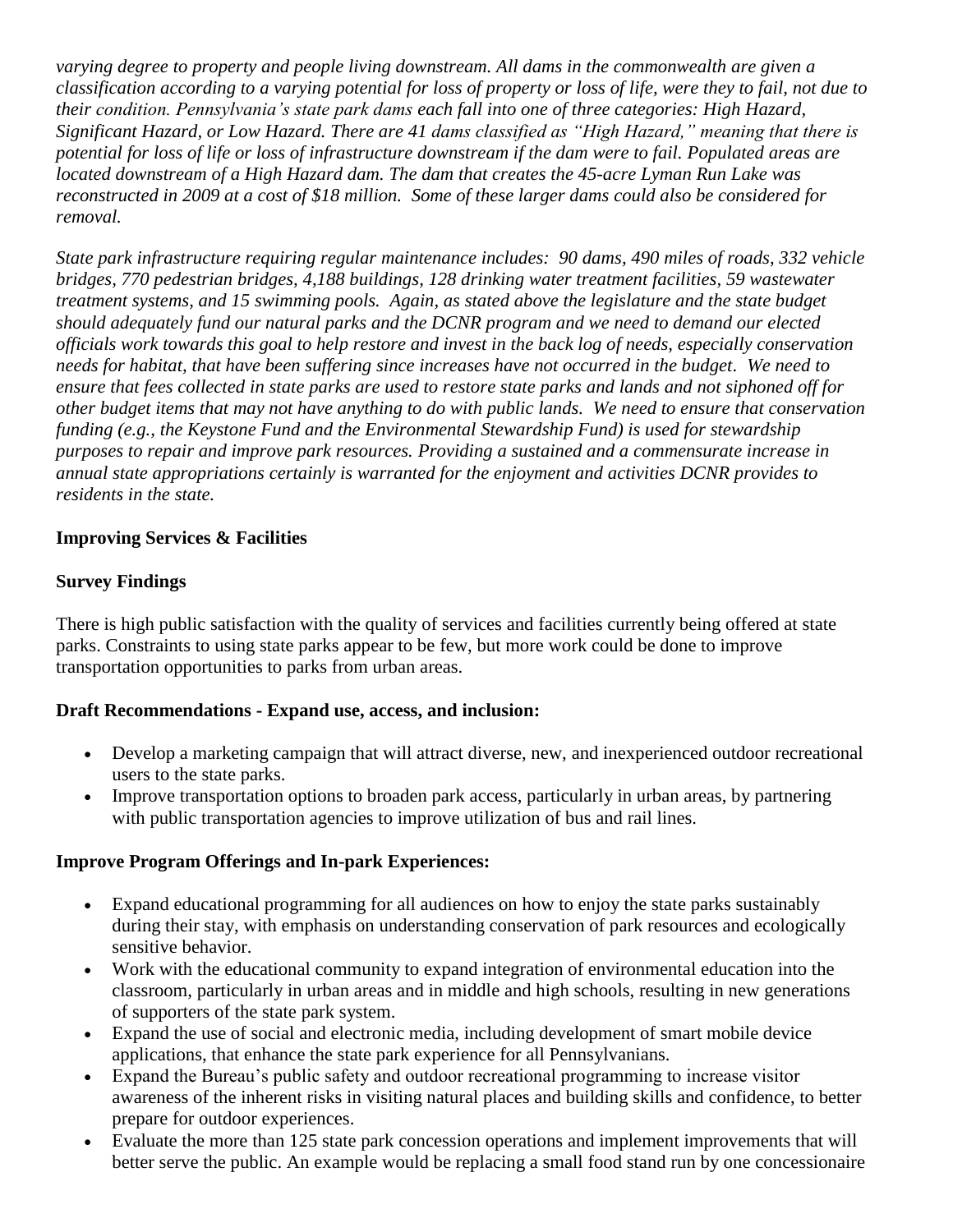with a parking area designed for several food trucks, with the goal of enhancing flexibility and variety of refreshments for visitors.

*DRN Comment: Outdoor sustainable education and increasing diverse populations connected to nature is a critical component that deserves time both in way of helping educate a healthier population to get outside to enjoy the health benefits while also teaching important outdoor skills that many people have become disconnected from. See the bear education comments above as well and components on camp facilities and cleaning products etc. These sustainable practices at camp areas and buildings (demo rain gardens, pollinator plots, less lawn and more habitat) can help educate folks for cleaner healthier homes and habitats where they live. Concessionaire evaluation seems important and the idea of food trucks that provide sustainable food choices would also go hand in hand with DCNR's education mission – vegan options, venison meals, local produce or free range meats & pasture raised eggs, and the like could help improve choices. Sustainable compostable packaging at all facilities and/or ability for folks to bring their own dishes and mugs would also be a good addition to require of all food trucks or private concessionaires. Emphasis away from any bottled water if possible is needed and DRN has noted refill bottling stations at several state parks which should be expanded.* 

## **Increase Employee Diversity:**

- Increase support for youth programs, such as the PA Outdoor Corps, that serve as a stepping stone to exposing promising youth to careers in DCNR and the Bureau of State Parks.
- Develop programs to increase the diversity of state park staff to reflect the ethnicity of Pennsylvania citizens.

*DRN Comment: DRN embraces efforts by DCNR to expand PA Outdoor Corps to connect children to nature and to diversify its staff to reflect and celebrate the rich cultural diversity we have in the state. With many kids suffering from too much screen time – this connection to nature is vital.* 

#### **Reduce Greenhouse Gas Emissions:**

- Utilize green building design where appropriate in facility construction and expand alternative energy generation (such as adding photovoltaic panels to buildings), with a goal of 50 percent of electricity derived from renewable sources by 2030.
- Continue to add new electric-vehicle charging stations across the park system to support the statewide development of a public electric vehicle charging infrastructure network.

*DRN Comment: It is a welcome sight to see electric plug in vehicle stations at many state parks and according to the report by 2020 there will be charging stations in at least 35 state parks. It is also a critical step to achieve energy from renewable sources while also conserving energy through insulating and energy audits. Please see comments regarding Marcellus shale industry impacts and a call for moratorium on the expansion of this industry in public lands.* 

*For part of the report that lists "Examples of Environmental Issues", DRN suggests adding frack pad sites, water lines, transmission pipelines and gathering lines to the list of environmental issues to clearly outline the shale gas industry footprint fully in this Report.* 

*DRN Comment: DRN does not see any information pertaining to harvesting trees in DCNR lands and state parks. We think this use and general info should be provided in the report since harvesting is a regular practice of DCNR and since logging has occurred recently in state parks or around state parks in DCNR forests related to emerald ash borer impacts and routine harvest. Information on DCNR foresters versus contractor companies could be explained more in this report as well to support funding full time DCNR foresters versus private contracting.*